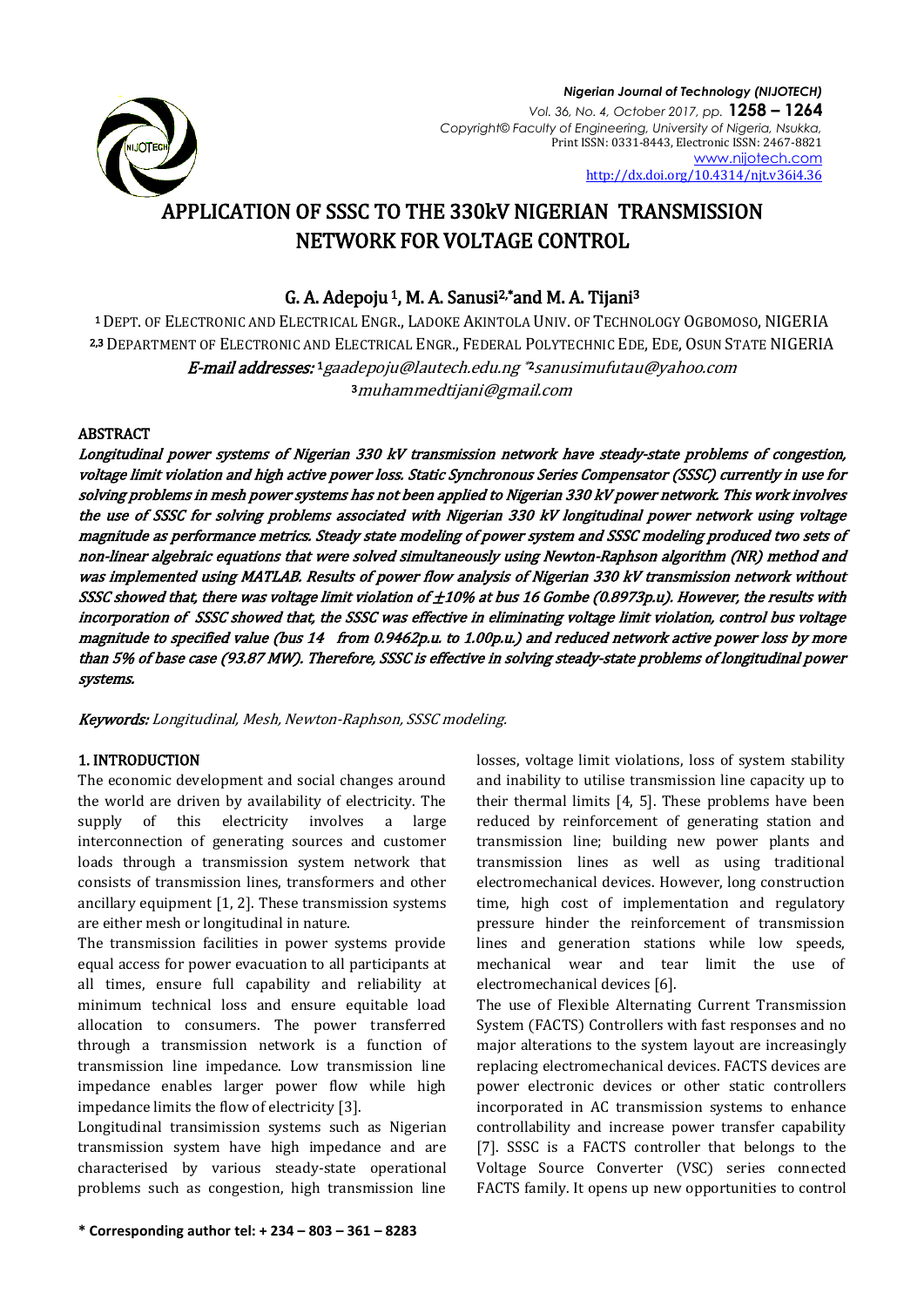the current and power flow over designated transmission lines in order to increase their deployment, increase usable transmission capacity of lines and reduce the need for construction of new transmission lines. It also provides dynamic reactive power support and improve voltage profile [8].



Figure 1: SSSC Operation Principles [9]

### 1.1. Operating Principle of SSSC

SSSC consists of a coupling transformer, an inverter and a capacitor in series with a transmission line through the coupling transformer as shown in Figure 1 [9]. In principle,

SSSC can generate and insert a series voltage, which can  $\mathbb{H}^{\text{he}}$  real and reactive power at bus *i* is regulated to change the reactance of the transmission line in order to control the power flow of the transmission line or the voltage of the bus, to which SSSC is connected.

### 1.2 Nigerian 28-Bus 330kV Transmission System

The power stations in Nigeria are mainly hydro and thermal plants managed by Independent Power Project (IPP) and Generation Company (GENCO) private participating partners. The Nigerian national grid is an interconnection of 9,454.8km length of 330kV transmission lines with nine power stations as shown in Figure 2. These generating stations are sometimes connected to load centres through very long, fragile and radial transmission lines, which are prone to frequent system collapse [10]. The grid interconnects these power stations with twenty eight buses and fifty two transmission lines of either dual or single circuit lines and has four control centres (one national control centre at Oshogbo and three supplementary control centres at Benin, Shiroro and Egbin [11].

The maximum transmission capacity of Nigerian transmission system is about 4,000 MW and it is technically weak, therefore very sensitive to major disturbances. The challenge of this major disturbances have been in existence for a very long time with some identified problems such as its wheeling capacity that is far below the required national needs, the technologies used generally deliver very poor voltage stability and profiles. There is also regular vandalization of the lines, associated with low level of surveillance and security on all electrical infrastructures with

inadequate required fund to regulate, update, modernize, maintain and expand the network, [5, 12].

### 2. POWER FLOW PROBLEM FORMULATION AND EQUATIONS

The Power flow calculation is one of the most fundamental components in the analysis of power systems and is the cornerstone for almost other tool used in power systems simulation and management. Power flow problem involves solving a set of non-linear algebraic equations which represent the network under steady state conditions [14]. The power flow equation can be written in general form.

$$
\sum_{k} Y_{ik} V_{k} + Y_{i}^{sh} V_{i} = \frac{S_{i}^{*}}{V_{i}^{*}}
$$
 (1)

Where  $Y_{ik}$  = the admittance matrix,  $Y_i^{sh}$  = the bus shunt admittance,  $V_i$  = the specified voltage at bus *i* and  $S_i$  = the bus power injection which represents constant power loads and generators.

$$
I_i = V_i \sum_{j=0}^{n} y_{ij} - \sum_{j=1}^{n} y_{ij} V_j \qquad j \neq i
$$
 (2)

$$
P_i + jQ_i = V_i I_i^* \tag{3}
$$

$$
I_i = \frac{P_i - jQ_i}{V_i^*} \tag{4}
$$

Substituting for  $I_i$  in equation (3) yields

$$
\frac{P_i - jQ_i}{V_i^*} = V_i \sum_{j=0}^n y_{ij} - \sum_{j=1}^n y_{ij} V_j \ \ j \neq i \tag{5}
$$

Separating the real and imaginary parts

 $\boldsymbol{n}$ 

$$
P_i = \sum_{j=1}^{|V_i|} |V_j||Y_{ij}| \cos(\theta_{ij} - \delta_i + \delta_j)
$$
 (6)

$$
Q_i = -\sum_{j=1}^n |V_i| |V_j| |Y_{ij}| \sin(\theta_{ij} - \delta_i + \delta_j)
$$
 (7)

Expanding  $(6)$  and  $(7)$  in Taylor's series about the initial estimate and neglecting all higher order terms results in a set of linear equations [12]. These equations can be written in matrix form after linearization as

$$
\begin{bmatrix} \Delta P \\ \Delta Q \end{bmatrix} = \begin{bmatrix} J_1 & J_2 \\ J_3 & J_4 \end{bmatrix} \begin{bmatrix} \Delta \delta \\ \Delta |V| \end{bmatrix}
$$
 (8)

### 2.1 Steady State Power Injection Model (PIM) of SSSC

An equivalent circuit of the SSSC shown in Figure 3 can be derived based on the operation principle of the SSSC where  $V_{se}$  is a voltage source in series with transformer impedance. In the operation of SSSC,  $V_{se}$ can be regulated to control the power flow of line *i-j* or the voltage at bus *i* or *j*. In the equivalent circuit  $V_{se}$  =  $V_{se} < \theta_{se}$ ,  $V_i = V_i < \theta_i$ ,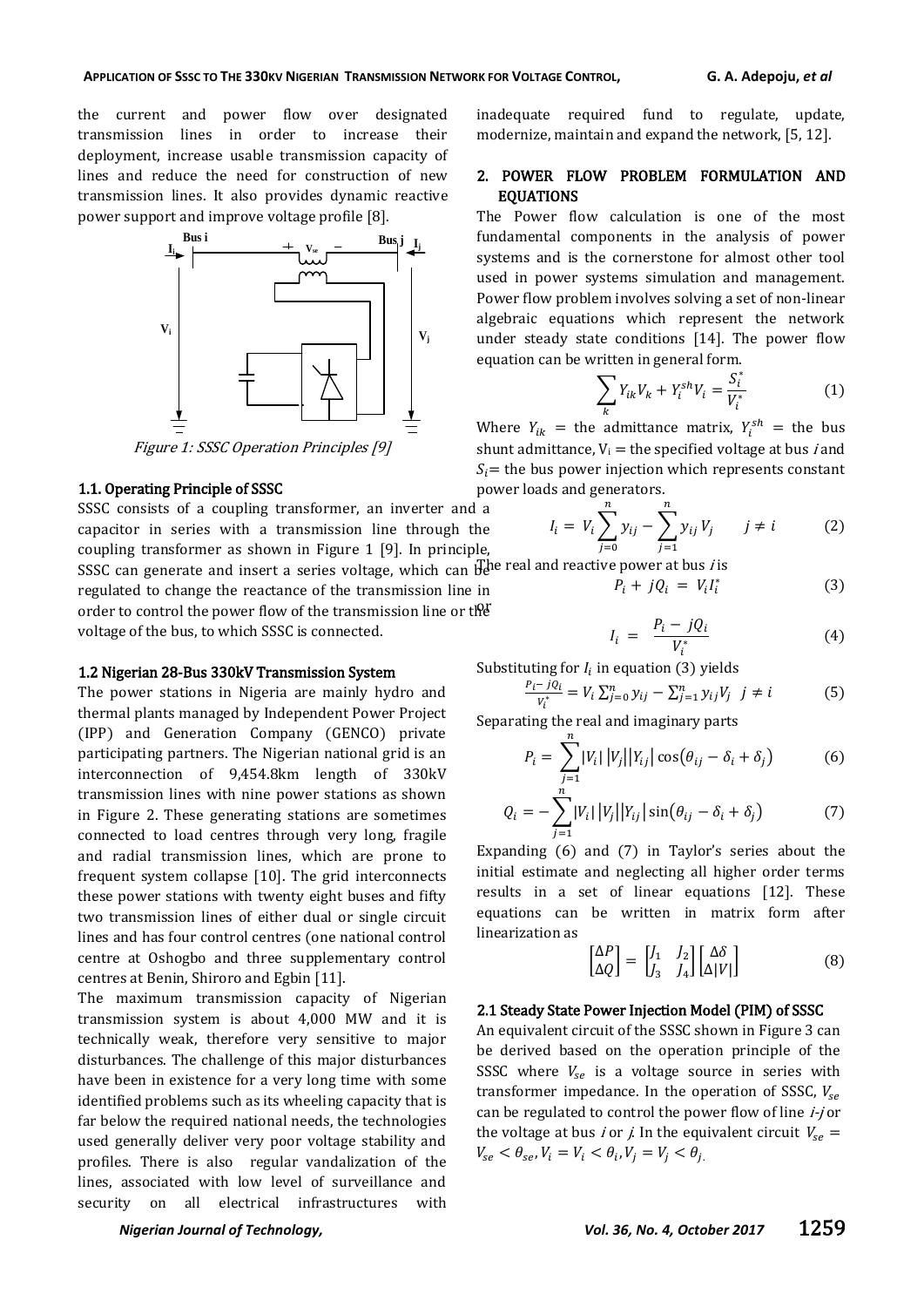

Figure 2: 28-bus Nigerian Power System Networks [13].

The modified power flow equations with SSSC are:

I. Nodal power flow equation at bus i with SSSC  
\n
$$
P_{ij} = V_i^2 g_{ii} - V_i V_j (g_{ij} Cos \theta_{ij} + b_{ij} Sin \theta_{ij}) - V_i V_{se} (g_{ij} Cos (\theta_i - \theta_{se}) + b_{ij} Sin (\theta_i - \theta_{se})
$$
\n(9)  
\n
$$
Q_{ij} = -V_i^2 b_{ii} - V_i V_j (g_{ij} Sin \theta_{ij} + b_{ij} Cos \theta_{ij}) - V_i V_{se} (g_{ij} Sin (\theta_i - \theta_{se}) + b_{ij} Cos (\theta_i - \theta_{se})
$$
\n(10)  
\nii. Nodal power flow equation at bus j with SSSC

 $P_{ii} = V_i^2 g_{ii} - V_i V_i (g_{ii} Cos\theta_{ii} + b_{ii} Sin\theta_{ii})$ 

+ 
$$
V_j V_{se} \left( g_{ij} Cos(\theta_j - \theta_{se}) \right)
$$
  
+  $b_{ij} Sin(\theta_j - \theta_{se})$  (11)  
=  $-V_j^2 b_{jj} - V_i V_j (g_{ij} Sin\theta_{ji} - b_{ij} Cos\theta_{ji})$   
+  $V_j V_{se} \left( g_{ij} Sin(\theta_j - \theta_{se}) \right)$ 

 $Q_{ji}$ 

$$
-b_{ij}Cos(\theta_j - \theta_{se})\big) \tag{12}
$$

It can be noted that equation (9) can be written as  $P_{ii} = V_i^2 g_{ii} - V_i V_i (g_{ii} Cos\theta_{ii} + b_{ii} Sin\theta_{ii}) - P_{ii}^S$ Where:

$$
P_{ij}^{SSSC} = -V_i V_{se}(g_{ij} Cos(\theta_i - \theta_{se}) + b_{ij} Sin(\theta_i - \theta_{se}))
$$
\n(14)

Where  $P_{ii}^{SSSC}$  represents active power injection of the SSSC voltage source at node i. The other terms in equation (13) take account of the real power contribution at node i as passive two node components.

# 2.2 Bus Voltage Control

In this mode, the series injected voltage is regulated to maintain the transmission line voltage at the point of connection to specified value, i.e.,

 $V_i - V_i^{spec} = 0$  or  $V_i - V_i^s$  $(15)$ Where  $V_i^{spec}$  and  $V_i^{spec}$  are the bus voltage control references.



# 2.3 Series Voltage Control

The converter generates a fixed series injected voltage magnitude and phase angle, i.e;

$$
V_{se} - V_{se}^{spec} = 0 \text{ or } \theta_{se} - \theta_{se}^{spec} = 0 \tag{16}
$$

*Nigerian Journal of Technology, Vol. 36, No. 4, October 2017* 1260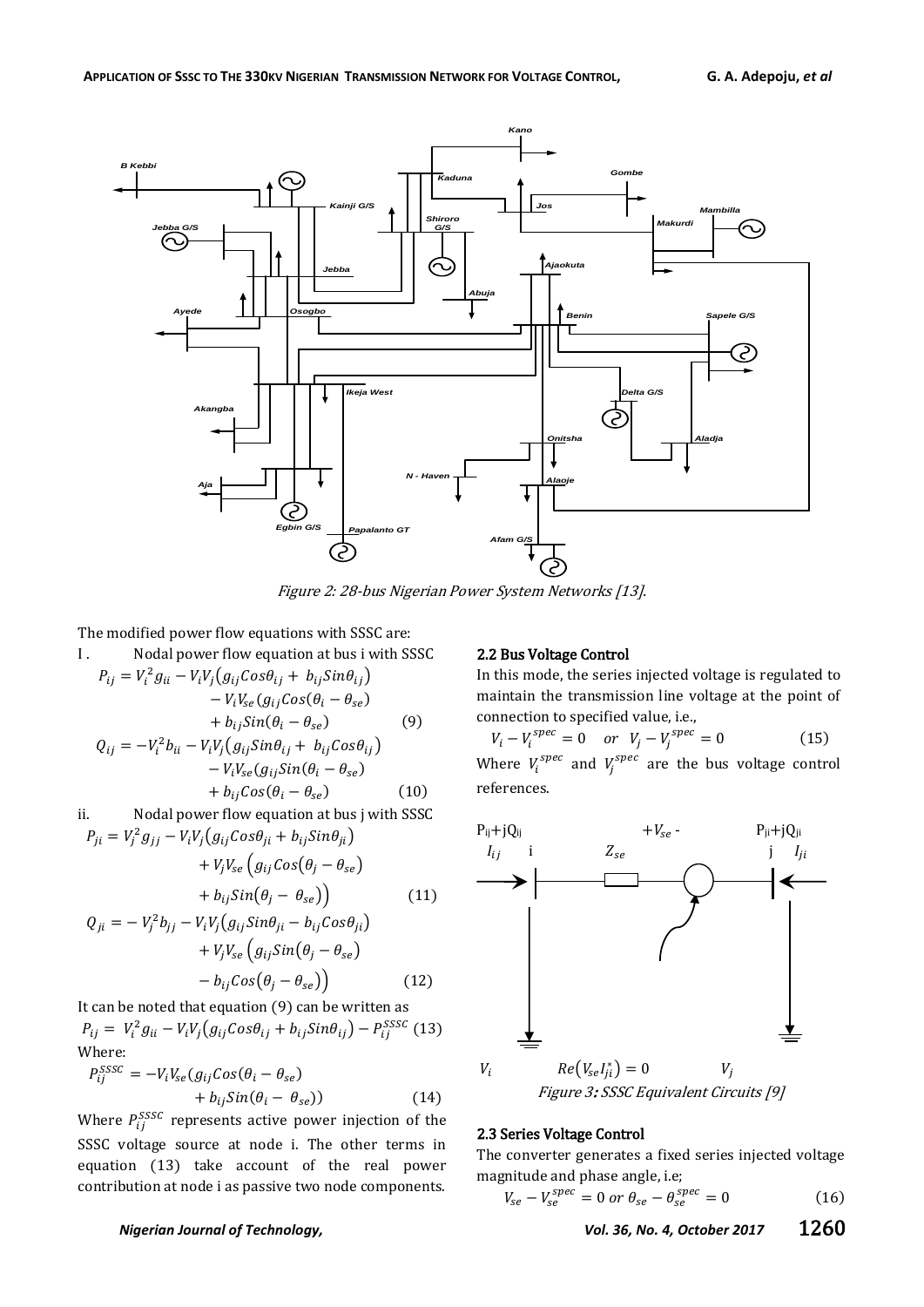### 2.4 Voltage and Current Constraints of SSSC

The equivalent voltage injection  $V_{se}$  bound constraints are as follows:

 $0 \leq V_{se} \leq V_{se}^m$  $(17)$ where  $V_{se}^{max}$  is the voltage rating of  $V_{se}$  which may be constant, or may change slightly with changes in the DC bus voltage, depending on the inverter design. In principle,  $\theta_{se}$  can be any real phase angle. The current through each series converter should be within its current rating:

$$
I_{se} \le I_{se}^{max} \tag{18}
$$

 $\begin{array}{|c|c|c|c|c|}\n\hline\n\end{array}$ 

Where  $I_{se}^{max}$  is the maximum current rating of the series converter:

$$
I_{se} = |I_{se}| < \theta_{se} = \frac{V_i - V_{se} - V_j}{Z_{se}}; \quad I_{Se} = I_{ji}
$$

 $\left[\begin{smallmatrix} H \\[1mm] U \end{smallmatrix}\right]$  $\begin{bmatrix} H & N \\ K & I \end{bmatrix} \begin{bmatrix} \frac{L}{M} \end{bmatrix}$ 

The modification of Newton-Raphson power flow algorithm with simultaneous solution of power flow constraints and power flow control constraints of the SSSC are expresssed by equation (19) as follows:

> $\left[\frac{L}{M}\right] = \left[\frac{R}{S}\right]$ S

Where

$$
H = \begin{bmatrix} \frac{\partial F}{\partial \theta_{se}} & \frac{\partial F}{\partial V_{se}} \\ \frac{\partial PE}{\partial \theta_{se}} & \frac{\partial PE}{\partial V_{se}} \end{bmatrix}; N = \begin{bmatrix} \frac{\partial F}{\partial \theta_{i}} & \frac{\partial F}{\partial V_{i}} & \frac{\partial F}{\partial \theta_{j}} & \frac{\partial F}{\partial V_{j}} \\ \frac{\partial PE}{\partial \theta_{i}} & \frac{\partial PE}{\partial V_{i}} & \frac{\partial PE}{\partial \theta_{j}} & \frac{\partial PE}{\partial V_{j}} \end{bmatrix}
$$

$$
K = \begin{bmatrix} \frac{\partial P_{i}}{\partial \theta_{se}} & \frac{\partial P_{i}}{\partial V_{se}} \\ \frac{\partial Q_{i}}{\partial \theta_{se}} & \frac{\partial Q_{i}}{\partial V_{se}} \\ \frac{\partial P_{j}}{\partial \theta_{se}} & \frac{\partial P_{j}}{\partial V_{se}} \end{bmatrix}; I = \begin{bmatrix} \frac{\partial P_{i}}{\partial \theta_{i}} & \frac{\partial P_{i}}{\partial V_{i}} & \frac{\partial P_{i}}{\partial \theta_{j}} & \frac{\partial P_{i}}{\partial V_{j}} \\ \frac{\partial Q_{i}}{\partial \theta_{i}} & \frac{\partial Q_{i}}{\partial V_{i}} & \frac{\partial Q_{i}}{\partial \theta_{j}} & \frac{\partial Q_{i}}{\partial V_{j}} \\ \frac{\partial P_{j}}{\partial \theta_{se}} & \frac{\partial Q_{j}}{\partial V_{se}} \end{bmatrix}; I = \begin{bmatrix} \frac{\partial P_{i}}{\partial \theta_{i}} & \frac{\partial P_{i}}{\partial V_{i}} & \frac{\partial P_{i}}{\partial \theta_{j}} & \frac{\partial P_{j}}{\partial V_{j}} \\ \frac{\partial Q_{j}}{\partial \theta_{i}} & \frac{\partial Q_{j}}{\partial V_{i}} & \frac{\partial P_{j}}{\partial \theta_{j}} & \frac{\partial P_{j}}{\partial V_{j}} \\ \frac{\partial Q_{j}}{\partial \theta_{i}} & \frac{\partial Q_{j}}{\partial V_{i}} & \frac{\partial Q_{j}}{\partial \theta_{j}} & \frac{\partial Q_{j}}{\partial V_{j}} \end{bmatrix}
$$

$$
l = \begin{bmatrix} \Delta \theta_{se} \\ \Delta V_{se} \end{bmatrix}, M = \begin{bmatrix} \Delta \theta_{i} \\ \Delta V_{i} \\ \Delta \theta_{j} \end{bmatrix}, R = \begin{bmatrix} -\Delta F \\ \Delta PE \end{b
$$

Where F in this case is  $P_{ii}$  of SSSC, two rows and two columns are added in the usual Jacobian of Newton-Raphson power flow.

# 2.5 Modified Newton-Raphson Algorithm for SSSC Controller

The following are the steps involved in the application of SSSC in Newton-Raphson based power flow of power system network and where the Jacobian matrix and power mismatch equation of Newton-Rapshon solution method have been modified as presented in the flowchart shown in Figure 4.

### 3. RESULTS

Test case 1: Base Case of Nigerian 28-bus system. The results of power flow analysis of the base case of Nigerian 28-bus 330 kV transmission system in Table 1, shows the voltage limit violation at bus 16 (Gombe) while at buses 9 (Ayede), 13 (New-Haven), 14 (Onitsha), 19 (Jos) and 22 (Kano) the voltage magnitude are lower than 1.0 p.u but within acceptable limits of  $\pm 10\%$  and the overall active power system loss is 93.87 MW.

Table 1: Nigerian 28-bus network Voltage Magnitudes and Phase Angle without SSSC

| Bus<br>No      | <b>Bus Name</b>        | Bus<br>Type | <b>Bus Voltage</b> | Phase     |
|----------------|------------------------|-------------|--------------------|-----------|
|                |                        |             | Magnitude          | angle     |
|                |                        |             | (p.u.)             | (degree)  |
| $\mathbf{1}$   | Egbin GS               | Swing       | 1.0500             | 0.0000    |
| $\overline{c}$ | Delta                  | PV          | 1.0500             | 11.9232   |
| 3              | Aja                    | PQ          | 1.0449             | $-0.2835$ |
| $\overline{4}$ | Akangba                | PQ          | 1.0118             | 0.6501    |
| 5              | Ikeja West             | PQ          | 1.0193             | 1.0793    |
| 6              | Ajaokuta               | PQ          | 1.0358             | 6.1814    |
| 7              | Aladja                 | PQ          | 1.0451             | 10.3543   |
| 8              | Benin                  | PQ          | 1.0278             | 6.4591    |
| 9              | Ayede                  | PQ          | 0.9719             | 2.0025    |
| 10             | Osogbo                 | PQ          | 1.0142             | 7.7596    |
| 11             | Afam                   | PV          | 1.0500             | 10.3942   |
| 12             | Alaoji                 | PQ          | 1.0304             | 9.7870    |
| 13             | New-                   | PQ          | 0.9462             | 2.5129    |
|                | Haven                  |             |                    |           |
| 14             | Onitsha                | PQ          | 0.9667             | 3.8964    |
| 15             | <b>B</b> Kebbi         | PQ          | 1.0328             | 13.8528   |
| 16             | Gombe                  | PQ          | 0.8973             | 3.3762    |
| 17             | Jebba                  | PQ          | 1.0486             | 13.3972   |
| 18             | Jebba GS               | PV          | 1.0500             | 13.6494   |
| 19             | Jos                    | PQ          | 0.9950             | 10.2653   |
| 20             | Kaduna                 | PQ          | 1.0116             | 6.0096    |
| 21             | Kainji                 | PV          | 1.0500             | 16.5571   |
| 22             | Kano                   | PQ          | 0.9629             | 1.8617    |
| 23             | Shiroro                | PV          | 1.0500             | 8.0748    |
| 24             | Sapele                 | PV          | 1.0500             | 7.9310    |
| 25             | Markurdi               | PQ          | 1.0146             | 14.2568   |
| 26             | Abuja                  | PQ          | 1.0266             | 6.0111    |
| 27             | Mambilla               | PV          | 1.0500             | 26.0437   |
| 28             | Papalanto<br><b>GT</b> | PV          | 1.0500             | 3.2526    |

Test case 2: Elimination of Voltage Limit violation

This is similar to test case 1 except that, the SSSC has been installed between buses 19 and 16 for elimination of voltage limit violation at bus 16 (Gombe).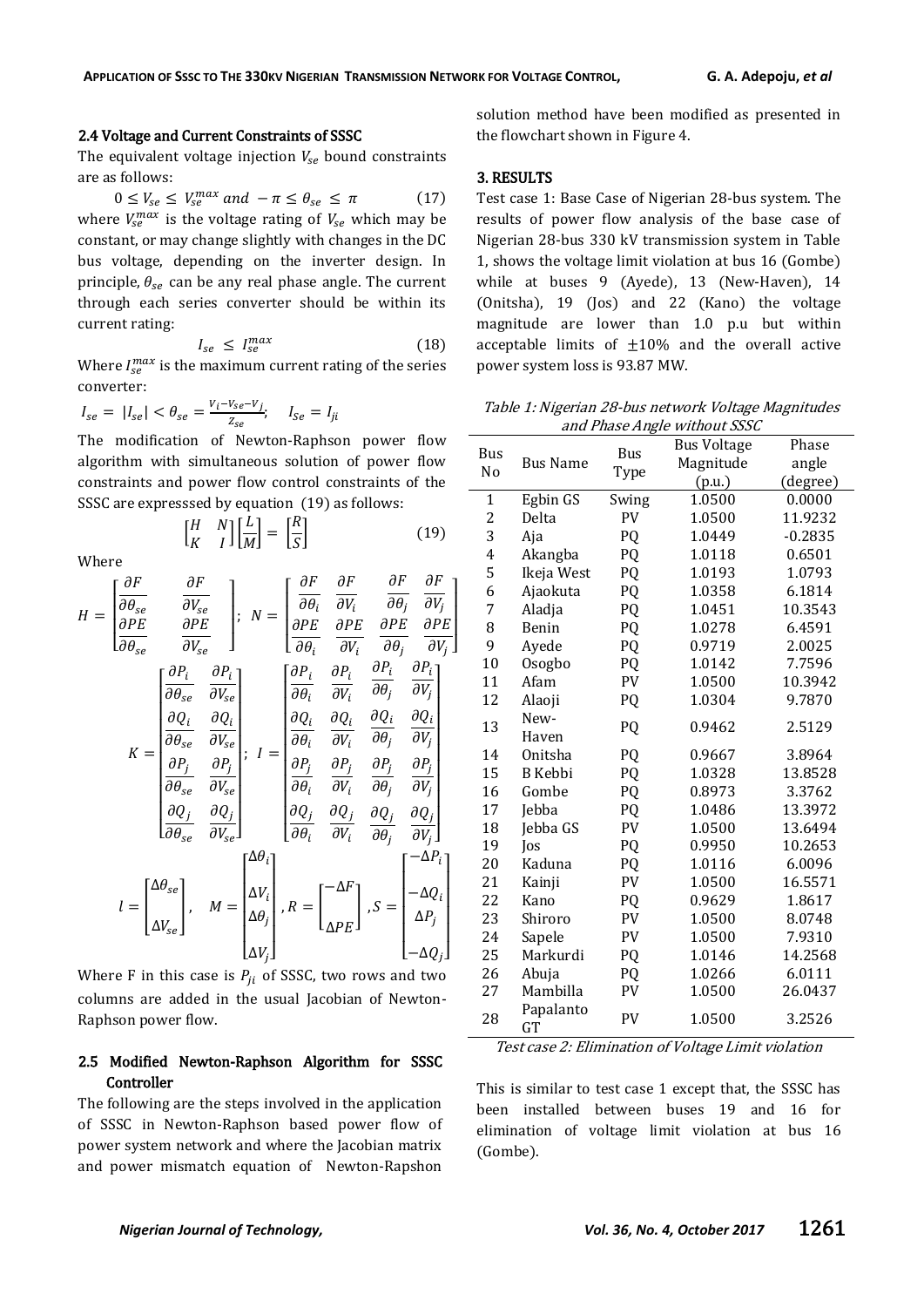

Figure 4: Flowchart for power flow solution by Newton-Raphson with SSSC controller

The results of test case 2 increased the voltage magnitude to 0.95 thereby eliminating voltage limits violation at bus 16 (Gombe) as shown in Figure 5. In order to achieve this the SSSC injected a voltage magnitude and reactive power of 0.012p.u and 9.53 Mvar in the connecting bus 19 to bus 16. Also the total active power loss was reduced to 91.43MW.

This is similar to test case 1 except that, the SSSC has been installed between buses 8 and 14 to control the bus voltage magnitude to a reference of  $V_1^S$  $1.0 v.u.$ 

The installation of SSSC controller for test case 2 is for controlling voltage magnitude at bus 14 (Onitsha) to the specified value (1.00 p.u.) as shown in Figure 6. In

Test case 3: Bus Voltage Control to Specified value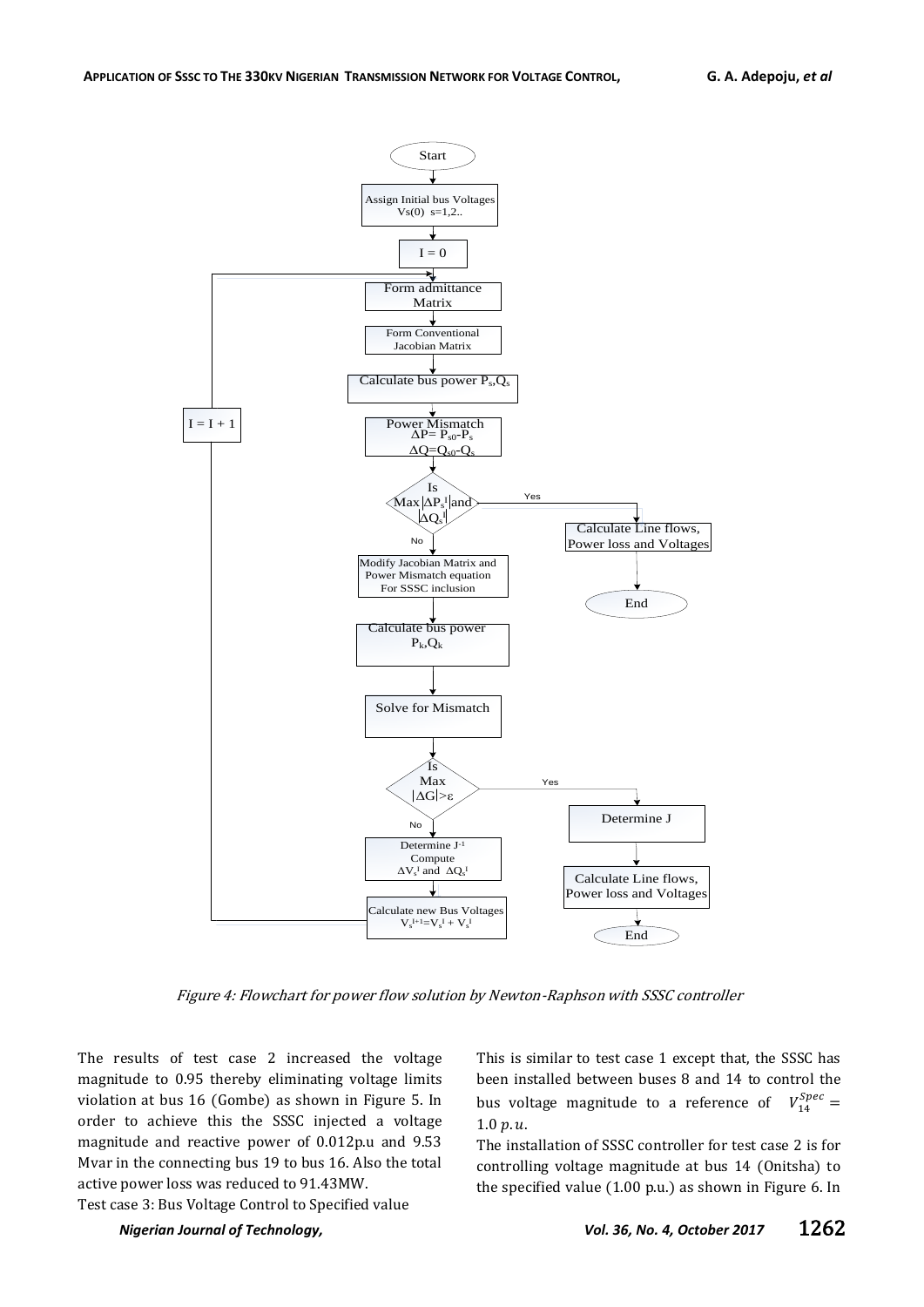order to keep bus 14 (Onitsha) voltage magnitude at 1.0 p.u., the SSSC injected reactive power of 6.81 Mvar and the total active power loss was reduced to 91.44MW.



Figure 5: Elimination of Voltage Limit Violation of bus 16 (Gombe) using SSSC Controller



Figure 6: Bus Voltage Control to Specified value at bus 14(Onitsha) using SSSC Controller



Figure 7: Elimination of Voltage Limits Violation at bus 16 (Gombe) and Control Voltage to Specified value at bus 14( Onitsha) using SSSC Controller

Test case 4: Elimination of Voltage Limit violation and Bus Voltage Control to Specified value

This is similar to case 1 except that there are two SSSCs installed on lines 19 to 16 and 8 to 14, used for eliminating voltage limits violation at bus 16 and

control voltage to specified value at bus 14, for multicontrol capability of SSSC controller.

The results of test obtained was 0.9526 and 1.00p.u for eliminating voltage limits violation at bus 16(Gombe) and controlling voltage magnitude at bus 14 (Onitsha) to specified value (1.00 p.u.) respectively, as shown in Figure 7. The results confirmed multi-control capability of SSSC controller. It further enhance the reduction of active power loss to 5.18% compared with earlier discussed in test cases 2 and 3 as shown in Figure 8. The SSSC controller source voltages and injected reactive power are summarized in Table 2.



Figure 8: Total Real Power Loss (without and with SSSC) for Nigerian 28-Bus System Network

Table 2: SSSC controllers source voltages and injected powers in Nigerian 28-bus System

| <b>Test</b><br>Cases | FromTo<br><b>BusBus</b> | SSSC state<br>variables<br>$V_{se}$ (p.u.) | SSSC complex<br>powers<br>P(MW) Q(Mvar) |
|----------------------|-------------------------|--------------------------------------------|-----------------------------------------|
| Base                 | Nil                     | Nil                                        | Nil Nil                                 |
| 2                    | 1916                    | 0.023                                      | 0.09.61                                 |
| 3                    | 814                     | 0.032                                      | 0.0 6.81                                |
| 4                    | 1916                    | 0.012                                      | 0.09.53                                 |
|                      | 814                     | 0.032                                      | 0.0 6.88                                |

# 4. CONCLUSION

The various test cases were carried out on Nigerian 28 bus electrical power network without and with incorporation of SSSC controller. The incorporation of SSSC controller into Nigerian 330kV transmission network, to enhance voltage profile had significant control on Voltage magnitude at the bus directly connected to its terminals but has little effect or no effect on voltage magnitude of bus far away from it. The total active power loss of the system was reduced by more than 5.18% of the base case.

In conclusion, the application of SSSC controller to Nigerian 330kV transmission network using Newton-Raphson power flow solution method was used to eliminate bus voltage limit violation and control of bus